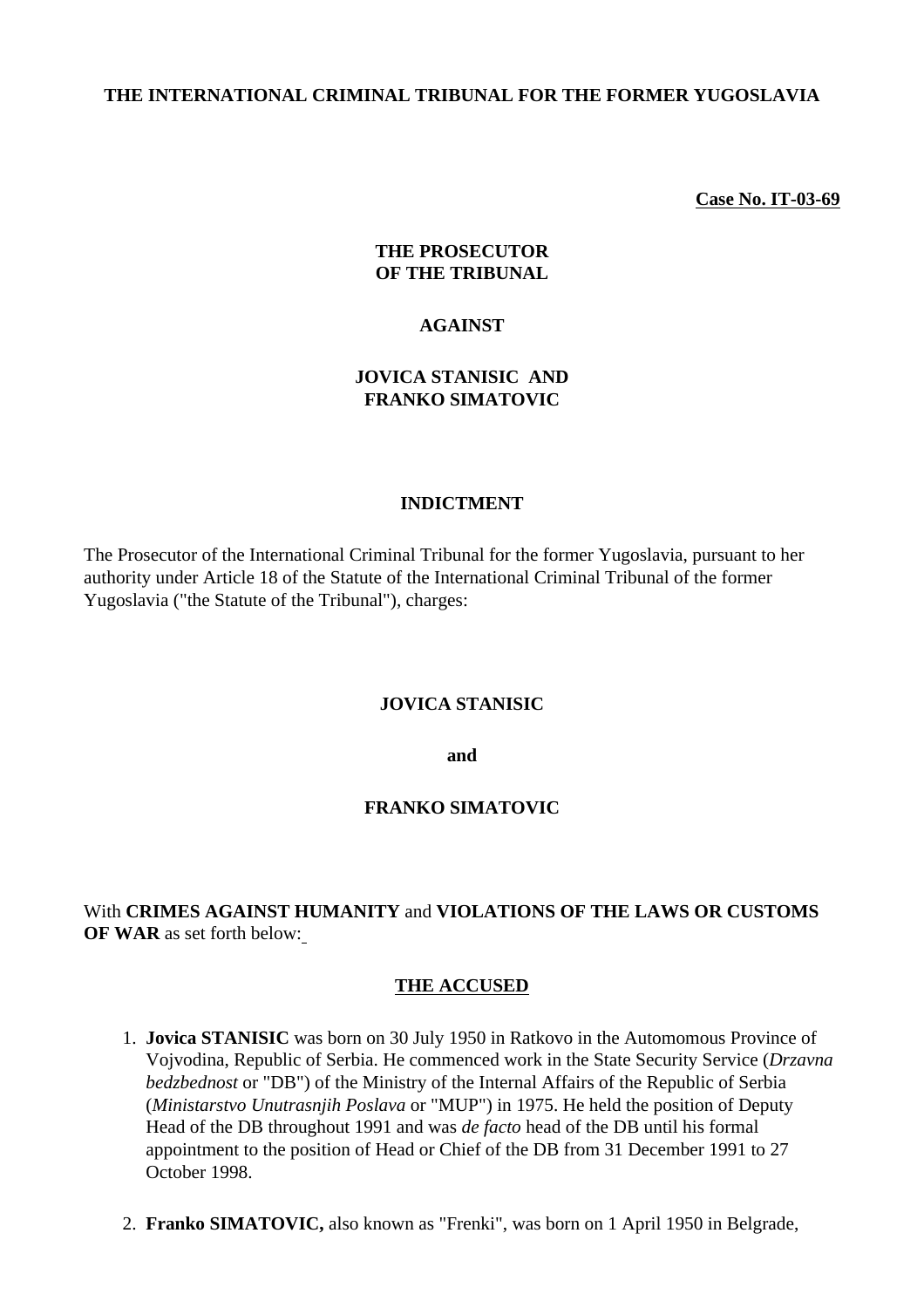Republic of Serbia. He commenced work with the DB in 1978 and worked in various roles until 2001. During the time relevant to the Indictment he initially worked counter intelligence and then moved into the newly formed Intelligence Administration (or Second Administration) of the DB and as such was the commander of the Special Operations Unit of the DB.

## **STATEMENT OF FACTS**

- 3. From no later than May 1991, and at other times during the period relevant to this Indictment, secret units which were not legally authorised were established by or with the assistance of the Serbian DB for the purpose of undertaking special military actions in the Republic of Croatia (hereinafter "Croatia") and Bosnia and Hercegovina (hereinafter "BiH"). These units (hereinafter referred to as "special units of the Republic of Serbia DB") included, but were not limited to, groups known by the following names: Red Berets, Arkan's Tigers also known as Arkan's Men or Arkanovci, "Martic's Police", Militia of the so-called Serbian Autonomous District *Srpska autnomna oblast* (hereinafter "SAO") of Slavonia, Baranja and Western Srijem/Srem (hereinafter "SBWS"), JSO (*Jedinice specijalne operacije*) and JATD (*Jedinice za antiteroristicka dejstva*).
- 4. In or about April 1991, **Franko SIMATOVIC**, under the authority of **Jovica STANISIC,**  helped to establish a training centre in Golubic, near Knin in the SAO Krajina, where armed units were trained. Additional training centres were subsequently established and financed by the Republic of Serbia DB. Volunteers and conscripts trained at these centres were deployed to special units of the Republic of Serbia DB or were deployed to locations in Croatia where they were subordinated to the Territorial Defence (hereinafter "TO") including the TO of the so-called SAO SBWS, "Martic's Police," also known as the "Marticevci," the "SAO Krajina Police" or "SAO Krajina Milicija" (hereinafter "Martic's Police"), the TO or to locations in BiH where they were subordinated to the Bosnian Serb Army or *Vojska Republike Srpske* (hereinafter "VRS"), TO or local SDS units.
- 5. **Franko SIMATOVIC** had responsibility for these special units of the Republic of Serbia DB and directed their involvement in particular operations in Croatia and BiH.
- 6. From April 1991 through to the end of 1991, Serb forces in Croatia, including forces of the TO and Martic's Police, which were directed, organised, trained, supplied, armed, and financed in part through **Jovica STANISIC** and **Franko SIMATOVIC**, along with Yugoslav People's Army (hereinafter "JNA") and paramilitary forces, attacked and took control of towns and villages in the SAO Krajina and the SAO SBWS.
- 7. From March 1992 and continuing through 1995, special units of the Republic of Serbia DB, organised, trained and financed in part through **Jovica STANISIC** and **Franko SIMATOVIC**, along with Serb forces in BiH, attacked and took control of towns and villages in many municipalities of BiH, including, but not limited to, Bijeljina, Bosanski Samac, Doboj, Mrkonjic Grad, Sanski Most and Zvornik.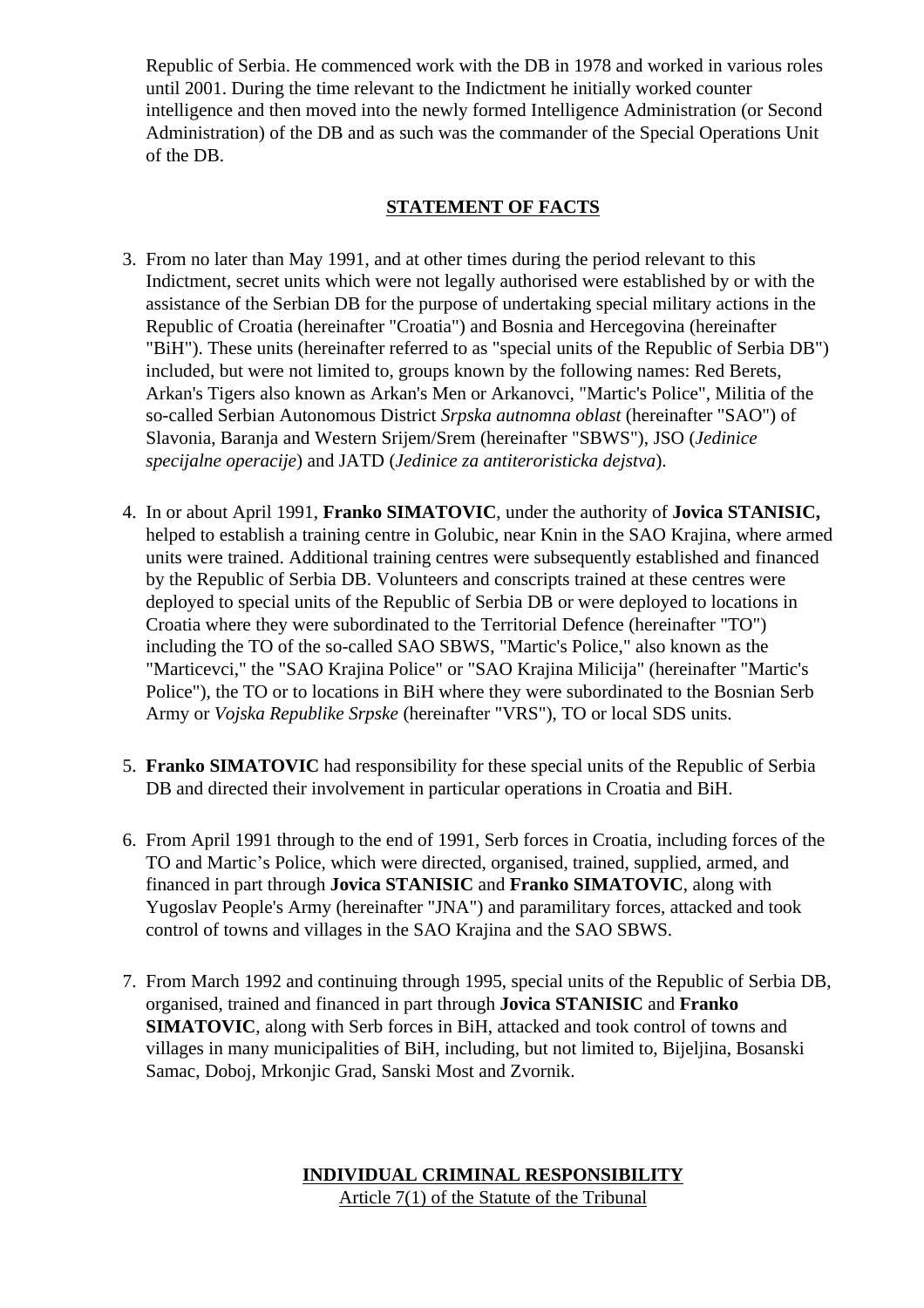- 8. **Jovica STANISIC** and **Franko SIMATOVIC** are individually criminally responsible for the crimes referred to in Articles 3 and 5 of the Statute of the Tribunal as described in this Indictment, which they planned, ordered, committed or in whose planning, preparation or execution they otherwise aided and abetted. By using the word "committed" in this Indictment, the Prosecutor does not allege that the accused physically committed any of the crimes charged personally. "Committed" in this Indictment includes participation in a joint criminal enterprise.
- 9. The objective of this joint criminal enterprise was the forcible and permanent removal of the majority of non-Serbs, principally Croats, Bosnian Muslims and Bosnian Croats, from large areas of Croatia and BiH, through the commission of the crimes of Persecutions, Murder, Deportations and Inhumane Acts (Forcible Transfers). **Jovica STANISIC** and **Franko SIMATOVIC** participated in the joint criminal enterprise as co-perpetrators or as aiders and abettors, in the ways set out below.
- 10. The crimes charged in this Indictment were within the joint criminal enterprise and **Jovica STANISIC** and **Franko SIMATOVIC** held the state of mind necessary for the commission of each of these crimes, that is: Count 1, Persecutions, the intent to violate basic and fundamental rights of Croats, Bosnian Muslims, Bosnian Croats, and other non-Serbs on the basis of religion, race or political beliefs; Counts 2 and 3, Murder, the intent to kill or inflict serious injury in reckless disregard of human life; Counts 4 and 5, Deportations and Inhumane Acts (Forcible Transfers), the knowing and intentional participation in expulsion or coercive conduct to forcibly deport or transfer one or more persons to another State or location without grounds permitted by international law and/or wilful intention to force persons to leave their territory without grounds permitted by international law. Alternatively, the crimes charged in this Indictment were natural and foreseeable consequences of the execution of the object of the joint criminal enterprise. **Jovica STANISIC** and **Franko SIMATOVIC** were aware that such crimes were the possible outcome of the execution of the joint criminal enterprise.
- 11. The joint criminal enterprise was in existence no later than 1 August 1991 and continued until at least 31 December 1995.
- 12. Numerous individuals participated in this joint criminal enterprise. Each participant, by acts or omissions, contributed to achieving the objective of the enterprise. Individuals who participated in this joint criminal enterprise, thereby significantly furthering the objective of the enterprise, included the accused **Jovica STANISIC** and **Franko SIMATOVIC; Slobodan MILOSEVIC; Veljko KADIJEVIC; Blagoje ADZIC; Ratko MLADIC; Radmilo BOGDANOVIC; Radovan STOJICIC,** also known as "Badza"; **Mihalj KERTES; Milan MARTIC; Radovan KARADZIC; Biljana PLAVSIC; Zeljko RAZNATOVIC**, also known as "Arkan"; **Vojislav SESELJ;** and other members of the JNA, later the Army of the Federal Republic of Yugoslavia (hereinafter "VJ"), the VRS and the army of the Republic of Serbian Krajina (hereinafter "VRSK"); the Serb TO of Croatia, BiH, Serbia and Montenegro; local police forces and Serbian MUP, including the DB of Serbia and Martic's Police; and members of Serbian, Montenegrin and Bosnian Serb paramilitary forces units.
- 13. **Jovica STANISIC** and **Franko SIMATOVIC,** acting individually and/or in concert with other members of the joint criminal enterprise participated in the joint criminal enterprise in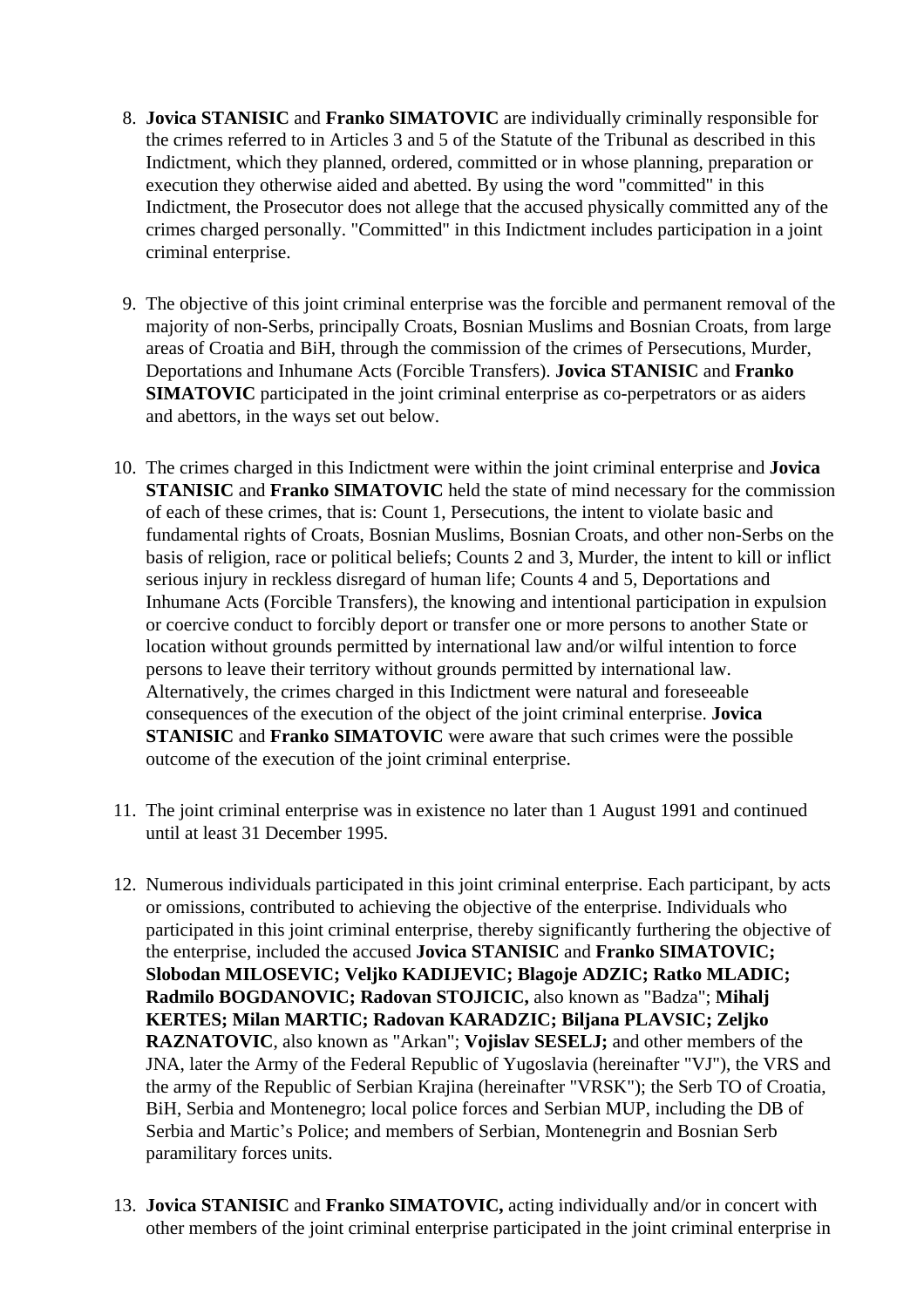the following ways:

They participated in the formation, financing, supply and support of special units of the Republic of Serbia DB;

They directed members and agents of the DB who participated in the perpatration of the crimes in this Indictment;

They provided arms, funds, training, logistical support and other substantial assistance or support to special units of the Republic of Serbia DB that were involved in the commission of crimes in Croatia and BiH between 1 August 1991 and 31 December 1995.

14. **Jovica STANISIC** and **Franko SIMATOVIC** knowingly and willfully participated in the joint criminal enterprise, while being aware of the foreseeable consequences of this enterprise. On this basis they bear individual criminal responsibility for these crimes under Article 7(1) of the Statute of the Tribunal, in addition to their responsibility under Article 7 (1) for having planned, ordered or otherwise aided and abetted in the planning, preparation and execution of these crimes.

## **GENERAL LEGAL ALLEGATIONS**

- 15. All acts and omissions alleged in this Indictment occurred on the territory of the former Yugoslavia.
- 16. At all times relevant to this Indictment, a state of armed conflict existed in Croatia and BiH.
- 17. At all times relevant to this Indictment, **Jovica STANISIC** and **Franko SIMATOVIC** were required to abide by the laws and customs governing the conduct of armed conflicts, including the Geneva Conventions of 1949 and the Additional Protocols thereto.
- 18. All acts and omissions charged in this Indictment as crimes against humanity were part of widespread or systematic attacks directed against the Croats, Bosnian Muslims, Bosnian Croats and other non-Serb civilian populations within large areas of Croatia and BiH.

## **THE CHARGES**

## **COUNT 1 PERSECUTIONS**

19. From on or about 1 April 1991 until 31 December 1995, **Jovica STANISIC** and **Franko SIMATOVIC**, acting alone or in concert with members of the joint criminal enterprise, planned, ordered, committed or otherwise aided and abetted the planning, preparation or execution of persecutions of Croats, Bosnian Muslims and Bosnian Croats and other non-Serbs within the SAO Krajina, SAO SBWS and territories in BiH including, but not limited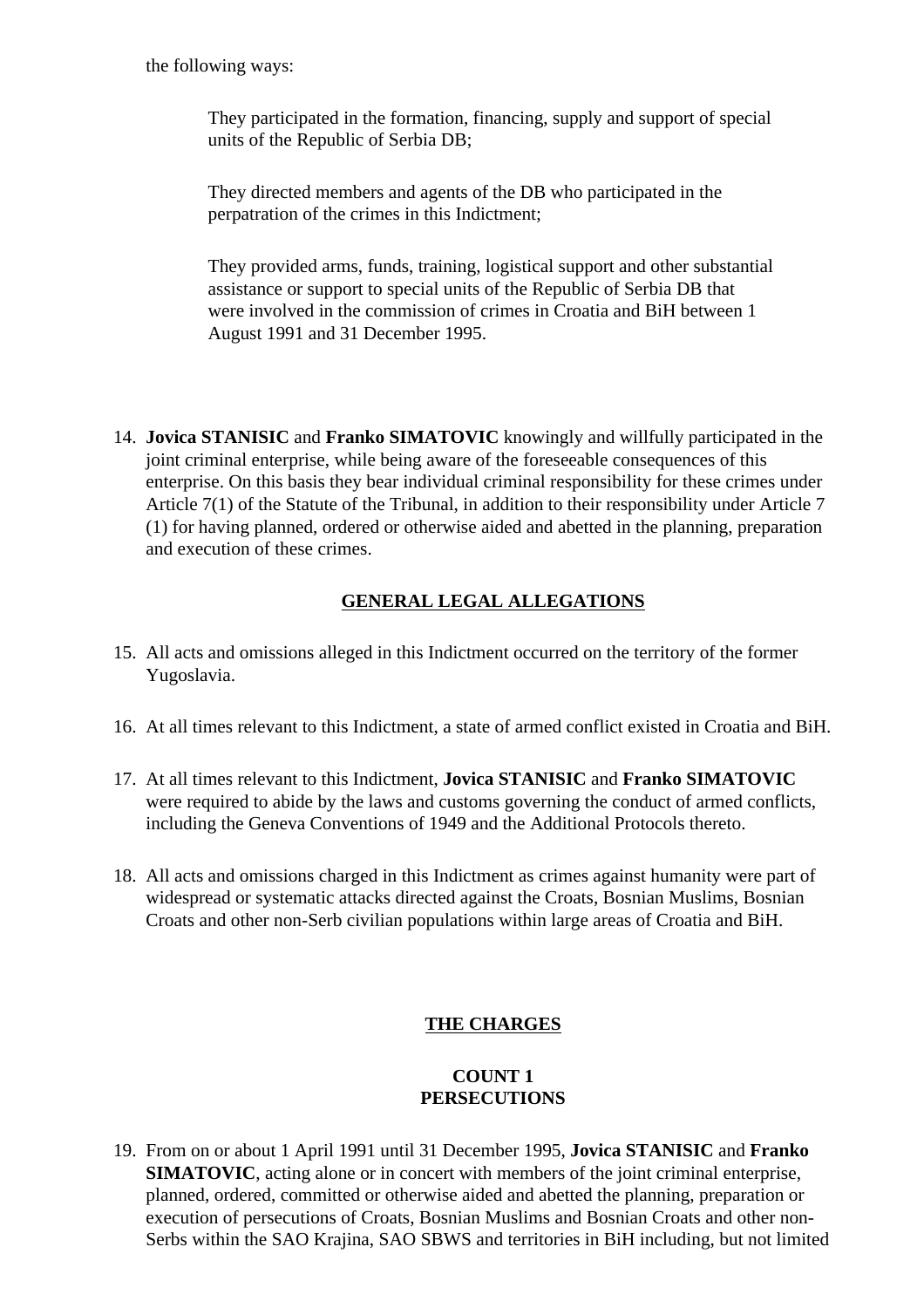to, the municipalities of Bijeljina, Bosanski Samac, Doboj, Mrkonjic Grad, Sanski Most and Zvornik.

- 20. Throughout this period, Serb forces comprised of special units of the Republic of Serbia DB, acting alone or in conjunction with other Serb forces including: Serbian MUP; the JNA, later divided into the VJ, VRS and VRSK; local TO units; Republika Srpska police forces; and other paramilitary units took control of towns and villages in these territories. After take-over, Serb forces, in co-ordination with local Serb authorities, established a regime of persecutions designed to drive the Croats, Bosnian Muslims, Bosnian Croats and other non-Serbs from these territories.
- 21. These persecutions were committed on the discriminatory grounds of political affiliation, race or religion and included:
	- a. The murder of Croats, Bosnian Muslims, Bosnian Croats and other non-Serb civilians, as described in paragraphs 23 to 58 of this Indictment.
	- b. The forcible transfer and deportation of Croats, Bosnian Muslims, Bosnian Croats and other non-Serb civilians, as described in paragraphs 59 to 60 in this Indictment.
- 22. By these acts and omissions, **Jovica STANISIC** and **Franko SIMATOVIC** acting alone or in concert with members of the joint criminal enterprise, planned, ordered, committed or otherwise aided and abetted the planning, preparation or execution of:

**COUNT 1**: **PERSECUTIONS ON POLITICAL RACIAL OR RELIGIOUS GROUNDS**, a **CRIME AGAINST HUMANITY**, punishable under Articles 5(h) and 7(1) of the Statute of the Tribunal.

## **COUNTS 2 and 3 MURDER**

23. From on or about May 1991 until 31 December 1995, **Jovica STANISIC** and **Franko SIMATOVIC** acting alone or in concert with other members of the joint criminal enterprise planned, ordered, committed or otherwise aided and abetted the planning, preparation or execution of the murder and wilful killing of non-Serbs, principally Croats, Bosnian Muslims and Bosnian Croats. The murder and wilful killing were effected by the killing of Croats, Bosnian Muslims, Bosnian Croats and other non-Serbs in their towns and villages during and after the take-over of the SAO Krajina, SAO SBWS and territories in BiH including, but not limited to, the municipalities of Bijeljina, Bosanski Samac, Doboj, Mrkonjic Grad, Sanski Most and Zvornik.

# SAO KRAJINA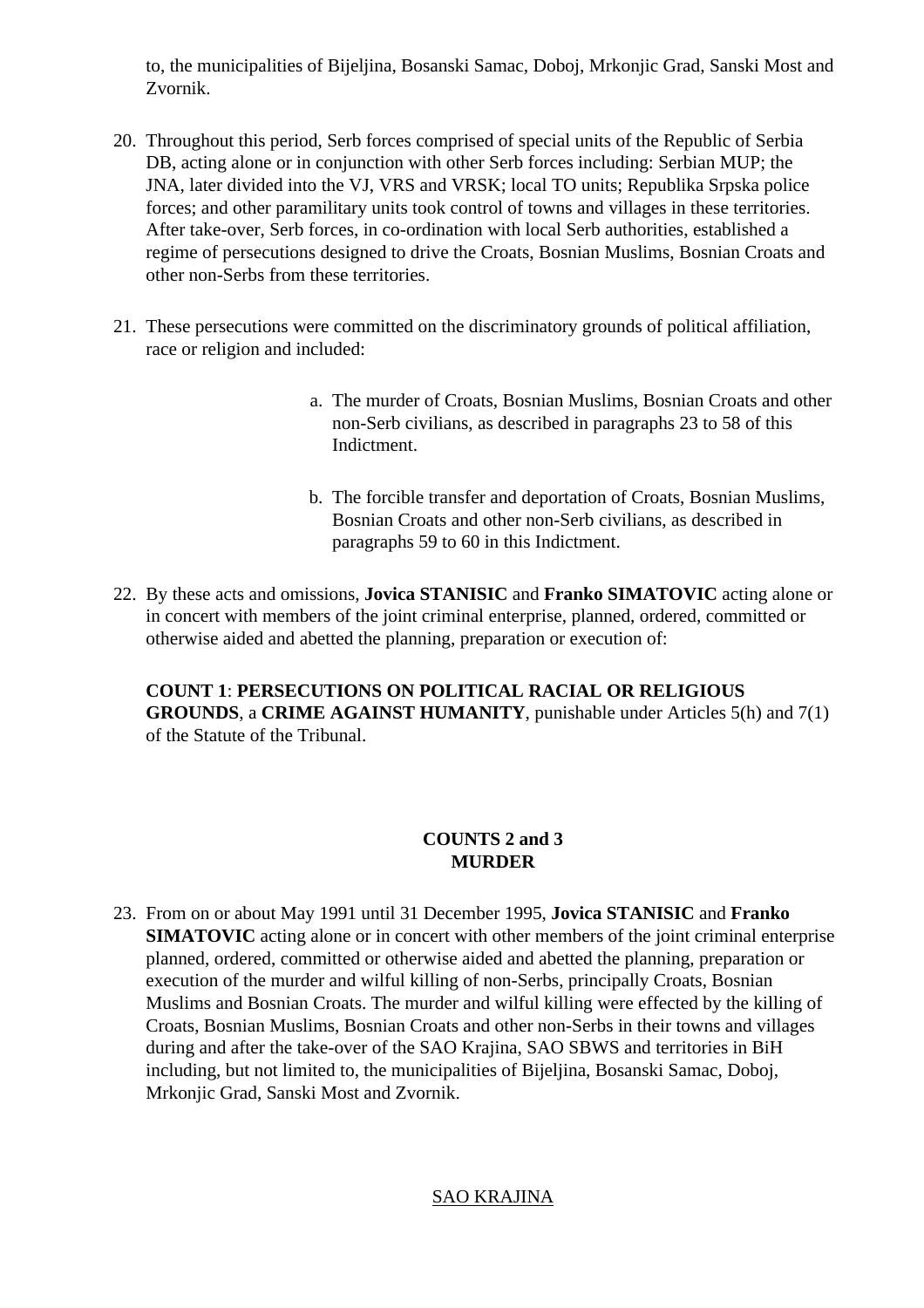- 24. From on or about 7 October 1991, members of Martic's Police and other Serb forces, in particular the JNA and members of the local Serb TO, were in control of the area of Hrvastka Kostajnica. Most of the Croat civilians fled their homes during the September 1991 attack. Approximately 120 Croat citizens, mostly women, elderly or the infirm remained in the villages of Dubica, Cerovljani and Bacin. On the morning of 20 October 1991, members of Martic's Police and other Serb forces rounded up fifty-three civilians in Dubica and detained them in the village fire station. Over the course of the day and night ten of these civilians were released because they were Serbs or had connections with Serbs. On 21 October 1991, members of Martic's Police and the other Serb forces described above took the remaining forty-three detained Croats to a location near the village of Bacin. Members of Martic's Police and other Serb forces also brought at least thirteen additional non-Serb civilians from Bacin and Cerovljani to this location. All fifty-six non-Serb civilians were executed in this location. At approximately the same time the members of Martic's Police and the other Serb forces described above took away an additional thirty civilians from Bacin and twenty-four from the villages of Dubica and Cerovljani to an unknown location where the civilians were killed.
- 25. From early August 1991 until 12 November 1991, the Croat villages of Saborsko, Poljanak and Lipovaca were attacked by members of Martic's Police and other Serb forces, in particular the JNA and members of the local Serb TO. These attacking forces killed all remaining non-Serb inhabitants of the villages they found as they entered the villages.
- 26. On 28 October 1991, local TO units entered Lipovaca and killed eight civilians.
- 27. On 7 November 1991, JNA and TO units, in particular a special JNA unit from Nis, entered the hamlet of Vukovici near Poljanak and killed nine civilians.
- 28. On 12 November 1991, members of Martic's Police and other Serb forces, in particular JNA and TO units, entered the village of Saborsko where they killed at least twenty Croat civilians and razed the village to the ground.
- 29. In November 1991, members of Martic's Police and other Serb forces, in particular JNA and TO units, attacked the village of Skabrnja, near Zadar. On 18 November 1991, members of Martic's Police and other Serb forces moved from house to house in Skarbrnja and killed at least thirty-eight non-Serb civilians in their homes or in the streets.
- 30. On 19 November 1991, Serb forces attacked Nadin, a neighbour village to Skabrnja described above, and killed seven non-Serb civilians.
- 31. Between 18 November 1991 and February 1992, all remaining Croat civilians in Skabrnja died. Serb forces killed twenty-six of the remaining elderly and infirm Croat civilians.
- 32. On 21 December 1991, members of Martic's Police and other Serb forces entered the village of Bruska and the hamlet of Marinovic where they killed ten civilians, including nine Croats.

# VUKOVAR HOSPITAL

33. On or about 20 November 1991, Serb forces, including the JNA and the TO SBWS removed approximately two hundred and fifty-five Croats and other non-Serbs from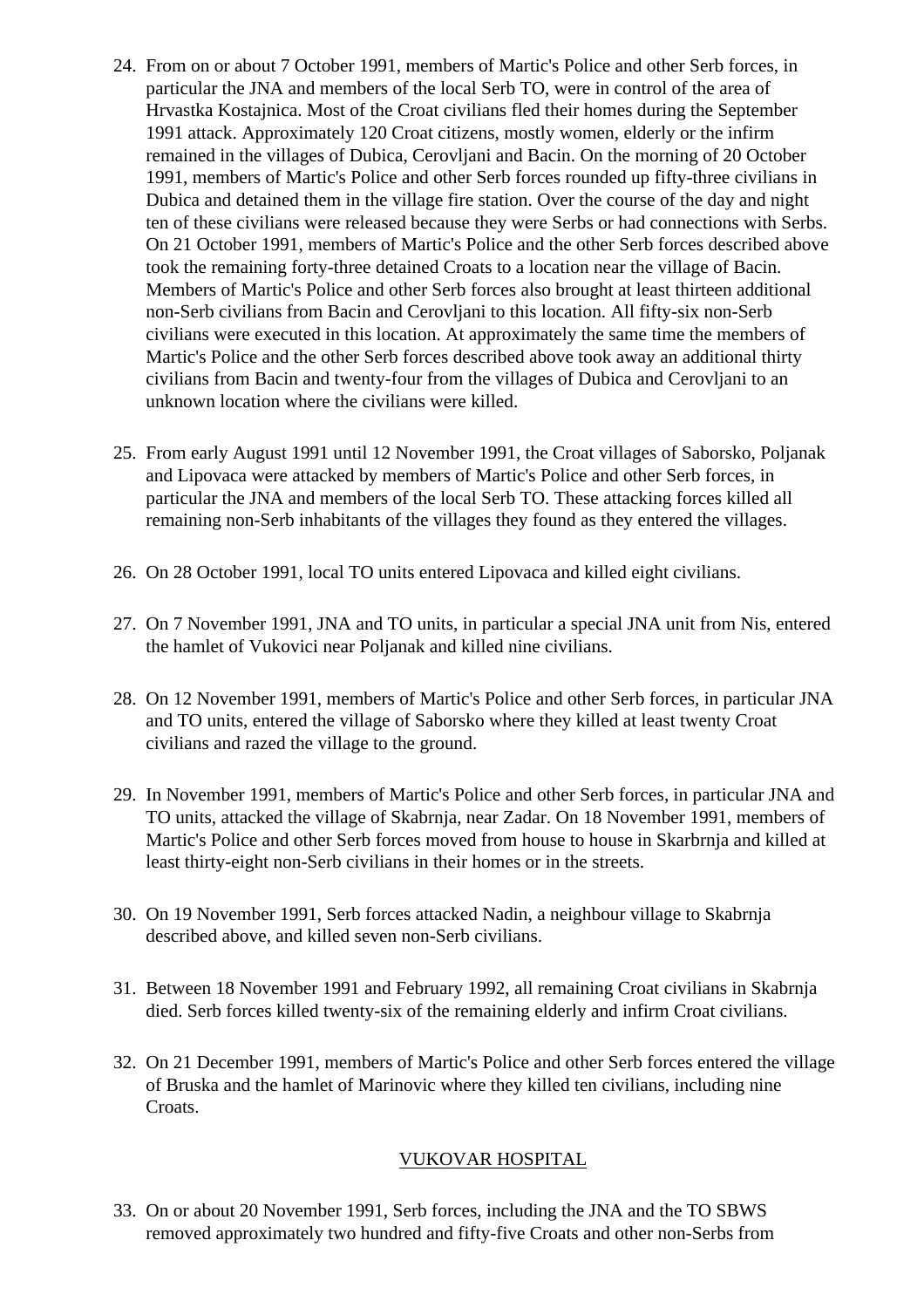Vukovar Hospital in the aftermath of the Serb take-over of the city. The victims were transported to the JNA barracks and then to the Ovcara farm located about 5 kilometers south of Vukovar. There, members of the Serb forces beat and tortured the victims for hours. During the evening of 20 November 1991, the soldiers transported the victims in groups of 10-20 to a remote execution site between the Ovcara farm and Grabovo, where they shot and killed them. Their bodies were buried in a mass grave.

#### SAO SBWS

- 34. In September and October 1991, Serb TO forces and Militia of the SAO SBWS arrested Croat civilians and kept them in a detention facility in the police building in Dalj. On 21 September 1991, Goran Hadzic and Zeljko Raznatovic visited the detention facility and ordered the release of two of the detainees. Members of the TO of the SAO SBWS led by Zeljko Raznatovic, shot eleven detainees and buried their bodies in a mass grave in the village of Celije.
- 35. On 4 October 1991, members of the TO of the SAO SBWS led by Zeljko Raznatovic entered the detention facility in the police building in Dalj and shot twenty-eight Croat civilian detainees. The bodies of the victims were then taken from the building and dumped into the nearby Danube River.
- 36. On 9 November 1991, members of the TO of the SAO SBWS led by Zeljko Raznatovic and members of the Militia of the SAO SBWS arrested ethnic Hungarian and Croat civilians in Erdut, Dalj Planina, and Erdut Planina and took them to the training centre of the TO in Erdut where twelve of them were shot dead the following day. Several days after 9 November 1991, members of the Serb National Security (hereinafter "SNB") of the SAO SBWS in co-operation with several members of Arkan's Tigers arrested and executed three civilians, two of them family members of the original Hungarian victims who had inquired about the fate of their relatives. The bodies of eight of the initial twelve victims were buried in the village of Celija and one victim was buried in Daljski Atar. The bodies of the three additional victims were thrown into a well in Borovo. On 3 June 1992, members of the SNB, in co-operation with members of "Arkan's Tigers", arrested Marija Senasi (born 1937), a female family member of the original Hungarian victims who had continued to make inquiries about the fate of her relatives. This woman was subsequently murdered and her body was thrown into an abandoned well in Dalj Planina.
- 37. On 11 November 1991, members of the TO of SAO SBWS, under the command of Zeljko Raznatovic arrested seven non-Serb civilians in the village of Klisa. Two of the detainees who had Serb relatives were released. The remaining five civilians were taken to the TO training centre in Erdut. After their interrogation, the victims were killed and buried in a mass grave in the village of Celije.
- 38. Between 18 and 20 November 1991, after the termination of the military operations in and around Vukovar, the JNA deported thousands of Croat and other non-Serb inhabitants to the territory of the Republic of Serbia. Following a request of Goran Hadzic to retain those non-Serbs who were suspected of participation in the military operations, the JNA transported a large number of inhabitants of Vukovar to the detention facilities in Dalj on or around 20 November 1991. There, Serb TO members selected those suspected of participating in the defence of Vukovar. The selected detainees were interrogated, beaten and tortured. At least thirty-four of these detainees were executed.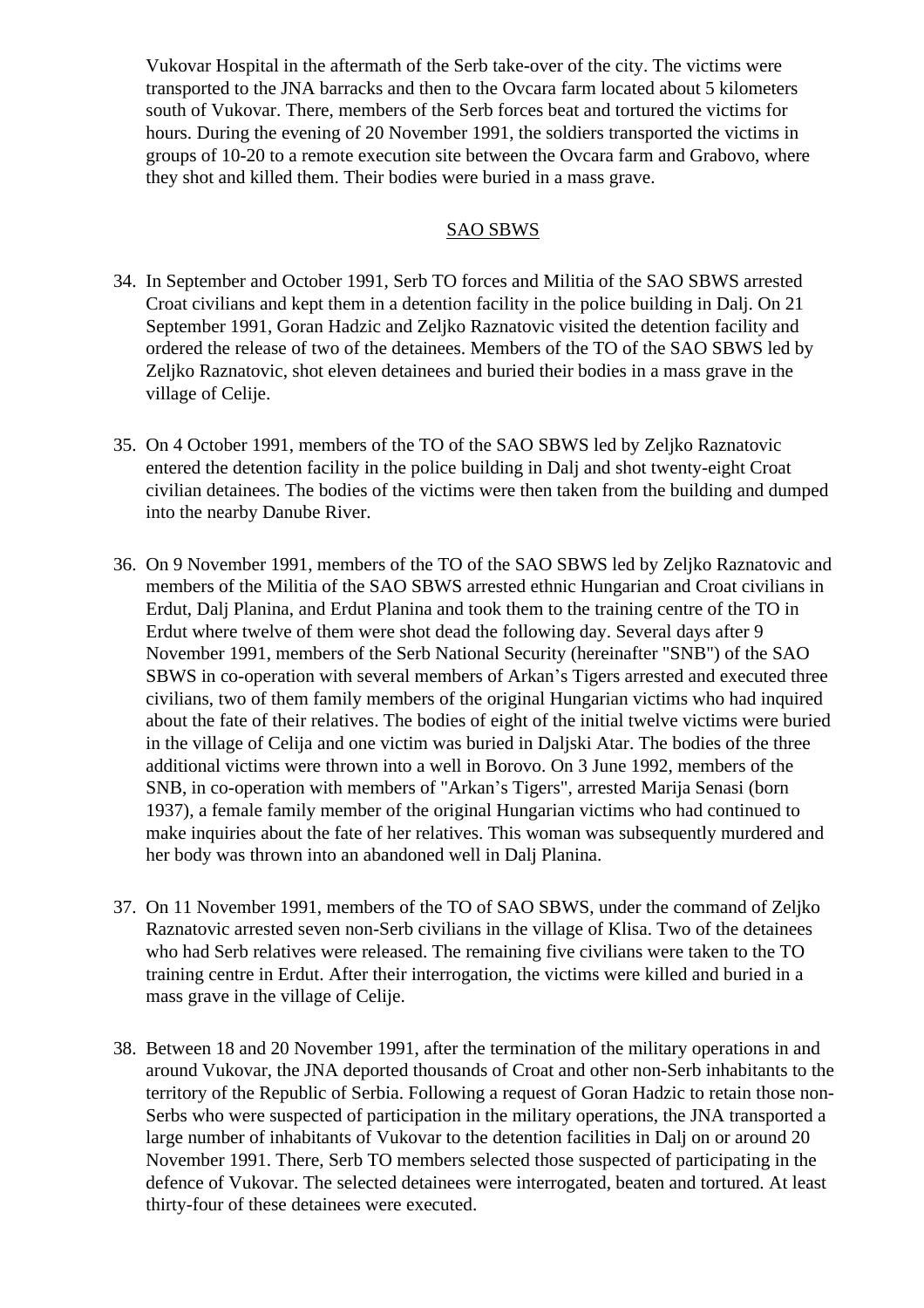- 39. On 10 December 1991, members of the TO of the SAO SBWS led by Zeljko Raznatovic and members of the Militia of the SAO SBWS arrested five non-Serb villagers from Erdut. The victims were taken to the TO training centre in Erdut and subsequently killed. The bodies of three of the victims were later disposed of in a well in Daljski Atar.
- 40. From 22 December 1991 to 25 December 1991, members of the TO of the SAO SBWS led by Zeljko Raznatovic, and members of the Militia of the SAO SBWS arrested seven ethnic Hungarian and Croat civilians in Erdut and took them to the TO training centre in Erdut. On 26 December 1991, they were shot and killed. The bodies of six of the victims were buried in Daljski Atar.
- 41. On 21 February 1992, members of the TO of the SAO SBWS led by Zeljko Raznatovic and members of the Militia of the SAO SBWS arrested four non-Serb civilians in Erdut. All of the victims were interrogated in the Territorial Defence training centre in Erdut and then killed. The bodies of the victims were buried in a mass grave in Daljski Atar.

## BIJELJINA

- 42. On or about 31 March 1992, acting at the request of local Serb leaders in Bijeljina Zeljko Raznatovic, members of Arkan's Tigers, other Serb forces and special units of the Serbia DB, attacked and took control of the town of Bijeljina.
- 43. In the early days of April 1992, members of Arkan's Tigers and the other special units of the Serbia DB terrorised the civilian population by killing non-Serb civilians.

# BOSANSKI SAMAC

- 44. On or about 11 April 1992, special units of the Republic of Serbia DB arrived in Bosanski Samac from the Republic of Serbia at the request of local Bosnian Serb leaders. These special units of the Republic of Serbia DB included Dragan Dordjevic, also known as "Crni" and Srecko Radovanovic, also known as "Debeli", and Slobodan Miljkovic, also known as "Lugar".
- 45. On 17 April 1992, Serb forces, including the special units of the Republic of Serbia DB and local forces who had been trained by members of the special units of the Republic of Serbia DB, attacked and took control over the town of Bosanki Samac.
- 46. Beginning with the attack of Bosanski Samac on 17 April 1992, Serb forces, including special units of the Republic of Serbia DB, detained non-Serb civilians at or near the Bosanski Samac police headquarters (hereinafter SUP) and TO buildings. On several occasions from 17 April 1992 and 31 July 1992 members of the special units of the Republic of Serbia DB beat the non-Serb detainees.
- 47. On or about 27 April 1992 Slobodan Miljkovic beat several detainees held in the TO building and killed Anto Brandic, also known as "Dikan" by beating him repeatedly with a wooden club and then shooting him.
- 48. On or about 6 May 1992, approximately 50 Bosnian Croat and Bosnian Muslim detainees who had been detained at the Bosanski Samac TO building were moved by the Serb authorities to an agricultural building in the nearby village of Crkvina (hereinafter referred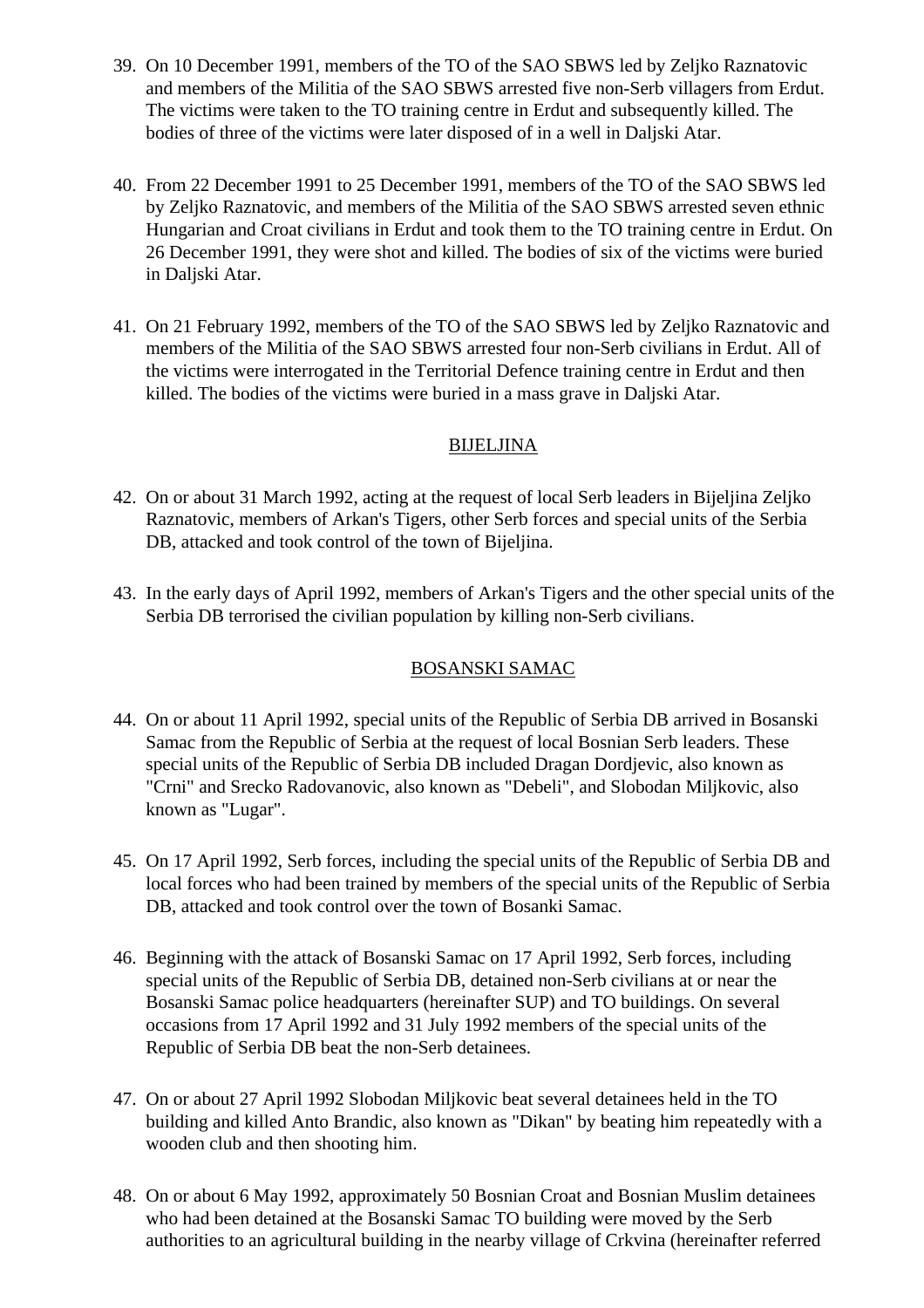to as "Crkvina"). On or about 7 May 1992, Slobodan Miljkovic and Dragan Dordjevic with other members of the special units of the Republic of Serbia DB went to Crkvina. They beat the non-Serb detainees and shot and killed at least sixteen of the non-Serb civilian detainees.

## DOBOJ

- 49. Special units of the Republic of Serbia DB established a training centre for local Serb forces at Mt. Ozren in the municipality of Doboj in early 1992.
- 50. On or about the night of 2 May 1992, the take-over of Doboj began when Serb forces, including special units of the Republic of Serbia DB, attacked and took control of the undefended town. Over the next few weeks Serb forces attacked different towns and villages in the municipality.
- 51. Beginning with the attack Serb forces on the night of 2 May 1992, Serb forces, including special units of the Republic of Serbia DB, detained non-Serb civilians in several locations in Doboj. Members of the special units of the Republic of Serbia DB entered these facilities and killed detainees.
- 52. On or about July 12, 1992, Serb forces, including special units of the Republic of Serbia DB, used non-Serb detainees as human shields and approximately twenty-seven civilians were killed.

## MRKONJIC GRAD

53. On or about 4 October 1995, while in the municipality of Mrkonjic Grad, Zeljko Raznatovic shot and killed a non-Serb detainee.

## SANSKI MOST

- 54. In September 1995, Zeljko Raznatovic and members of Arkan's Tigers, arrived in Sanski Most at the request of local Bosnian Serb leaders.
- 55. On or about 20 September 1995, members of Arkan's Tigers took twelve non-Serb men from various locations in Sanski Most and transported them in a truck to a site approximately five kilometres from Sanski Most, in the village of Trnova. At this location eleven of the men were executed and the twelfth man was shot and seriously wounded.
- 56. On or about 21 September 1995, a group of non-Serb civilians were forcibly taken to Sasina. In Sasina, the non-Serb civilians were removed from the vehicles at the western base of the hill near the village church. At this spot, members of Arkan's Tigers shot the group, killing approximately sixty-five non-Serb detainees.

# ZVORNIK

57. On or about 8 April 1992, Serb forces, including Zeljko Raznatovic, members of Arkan's Tigers and other special units of the Serbia DB, attacked and took control of Zvornik. During this attack approximately 20 non-Serb civilians were killed in Zvornik.